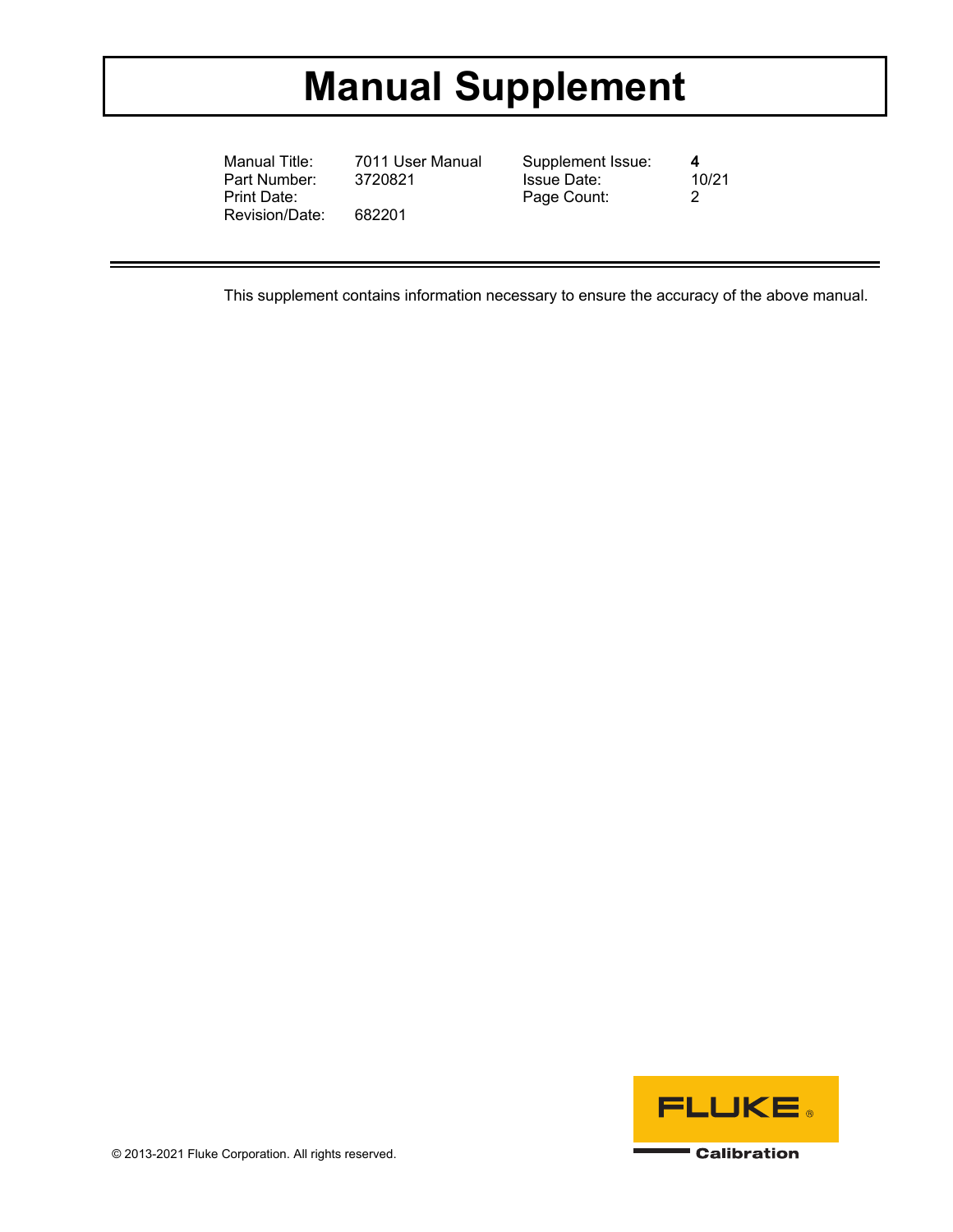### **Change #1**

On page 9, under 3.1 **Specifications** replace the **Digital Setting Accuracy** with:

**Digital Setting Accuracy** ±1 °C between the set point range 0 °C to 100 °C

On page 32, under **8.6 Temperature Controller** add:

 The thermistor sensor probe used to control the 7011 bath provides a linear signal between the temperatures of 0  $^{\circ}$ C and 100  $^{\circ}$ C. Outside of this range the thermistor sensor probe is nonlinear. The non-linear effect of the thermistor sensor probe may cause the Display Setting Accuracy to exceed the ±1 °C listed in the specifications of Section 3.1.

### **Change #2**

On page 10, after the last bullet in the **Environmental Conditions** section, add:

#### *Note*

*The Product can show some control sensitivity to moderate or severe electromagnetic fields or conducted interference of certain frequencies. In the presence of radiated EM disturbances, with frequencies of 250 MHz to 400 MHz and with amplitude >1 V/m to a maximum of 3 V/m, add 0.0025 °C to the stability specification. Stability is not guaranteed if amplitude is >3 V/m. When subject to conducted disturbances of 8 MHz to 80 MHz, and amplitude >3 V, add 0.005 °C to the stability specification*.

## **Change #3, 521**

On page 10, under the **Environmental Conditions**, replace the 1<sup>st</sup> and 2<sup>nd</sup> bullets with:

- ambient temperature range:  $5^{\circ}$ C to 35  $^{\circ}$ C (41  $^{\circ}$ F to 95  $^{\circ}$ F)
- ambient relative humidity: maximum 80 % for temperatures <31 °C decreasing linearly to 50 % at 35 °C

### **Change #4, CSE-285**

On page 21, under the **Side Panel** section, replace the table with:

| <b>Desired Bath</b><br><b>Temperature</b> |     | Set the Cooling Temp.<br>Valve to this pressure | <b>Heater</b><br><b>Power</b> |
|-------------------------------------------|-----|-------------------------------------------------|-------------------------------|
| ۰c                                        | °F  | <b>PSIG</b>                                     |                               |
| $-10$                                     | 14  | 2.5                                             | LOW                           |
| -5                                        | 23  | 5                                               | LOW                           |
| 0                                         | 32  | 10                                              | LOW                           |
| 5                                         | 41  | 15                                              | LOW                           |
| 10                                        | 50  |                                                 | LOW/HIGH                      |
| 15                                        | 59  | 20                                              | LOW/HIGH                      |
| 20                                        | 68  |                                                 | <b>HIGH</b>                   |
| 25                                        | 77  |                                                 | <b>HIGH</b>                   |
| 30                                        | 86  | 30                                              | <b>HIGH</b>                   |
| 35                                        | 95  |                                                 | <b>HIGH</b>                   |
| 40                                        | 104 |                                                 | HIGH                          |

### **Table 2. Cooling Temperature Chart**

**DO NOT set the Cooling Pressure above 40 PSIG**